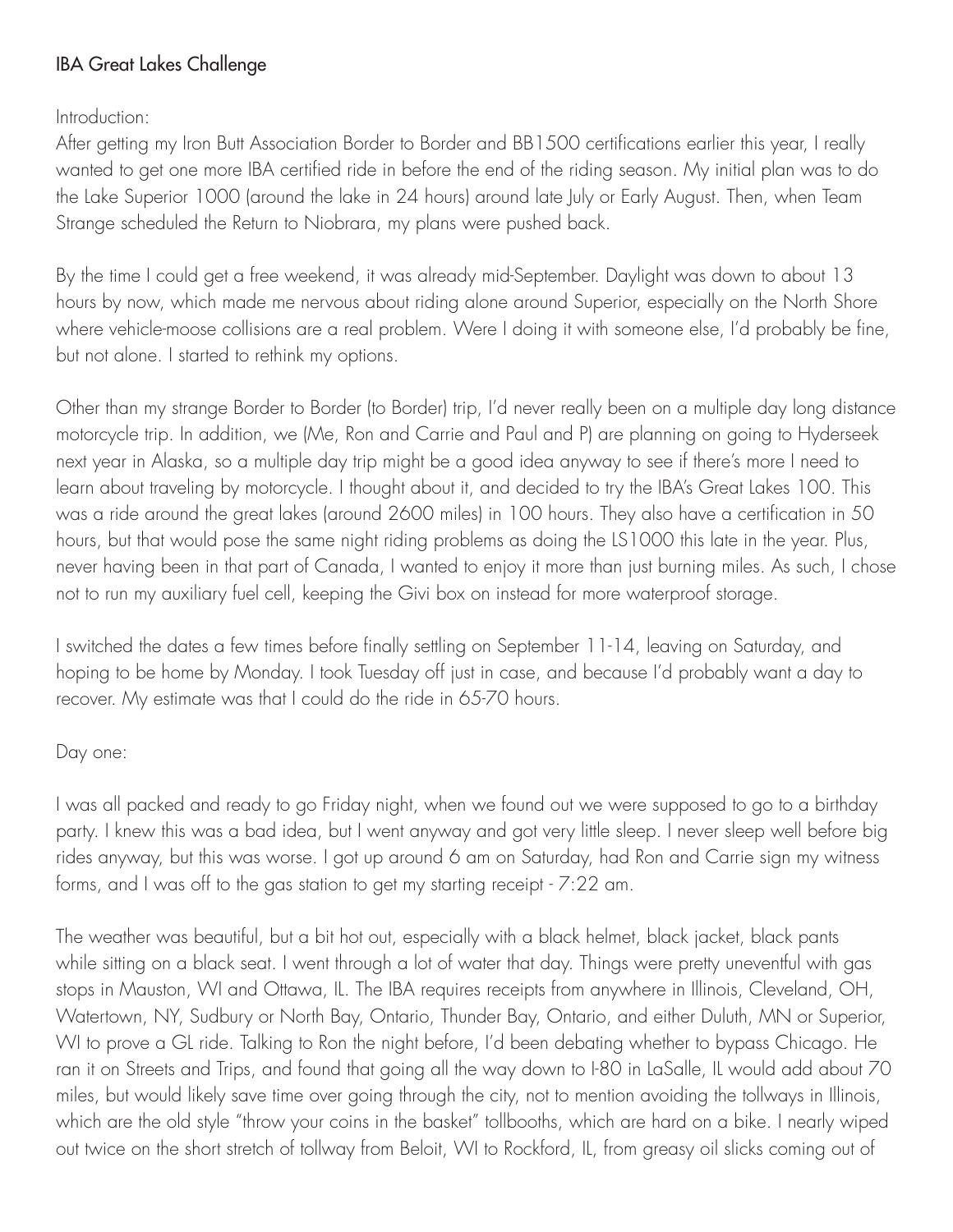the tollbooths. In New York, I often saw that kitty litter absorbing stuff coming out of booths. A nice touch for motorcycle safety.

It turned out to be a smart move to bypass Chicago, because the XM traffic channel said speeds were averaging 4 to 9 mph and it would have taken 2-3 hours to get through. In the meantime, I could cruise along at 70 out in the country. I hit some construction traffic near Gary, IN, but nothing too bad, and the tollway through Indiana and Ohio was uneventful, with a stop at a plaza near Howe, IN for food and gas. I switched the clock over to Eastern Time here.

Cleveland (actually North Ridgeville, OH) was the next stop, and a mandatory receipt. Here I had my first problem. I stopped at a big 24 hour gas station called Sheetz. As will happen sometimes, the receipt didn't pop out of the pump. I went inside and asked for one, and when she gave it to me, it had no location.

Me - "Do you have anything with the location printed on it, like a stamp or something?" Clerk - "No, why?" Me - "How about a business card - anything with an address?" Clerk - "This coupon has the store name on it - that's all we got."

That wasn't going to do, and I couldn't seem to get through to her, so I went across the street and pumped a tiny amount of gas at the BP station to get a location receipt. I also spent some time tightening my speedometer cable, which had a tendency to come loose ever since the Minnesota 1000. This took a lot of time, and it was around 10 pm at this point. Soon after that, my XM radio bracket broke, and when I stopped again I bought some superglue to fix it. XM is a godsend on the bike, but their build quality is really shoddy.

My goal was to make it to Buffalo that night, but after the screwing around there, I had to rethink my plans. I made it through Cleveland, and though about going to Erie, about another hour away, but I was concerned that I wouldn't be able to get a room off the freeway on a Saturday night. I pulled off about 20 miles out of Cleveland and stayed at a Red Roof Inn. Good thing too, because I had the last room, and all the other hotels at the exit were apparently booked. Unfortunately, when unpacking the bike, I realized that my magnetic tank bag had picked up a bolt in the garage, causing my tank to get scratched up. That sucks.

Day one miles - 845 (gps) Moving time - 12:29 Moving Avg. Speed - 67.6 mph

Lessons Learned: Don't go to a party the night before a ride. Sometimes the longer route takes less time. Be VERY careful at tollbooths. Carry superglue in your parts and tools kit. Like duct tape, it comes in handy. Look for metal things when you set your magnetic tank bag down.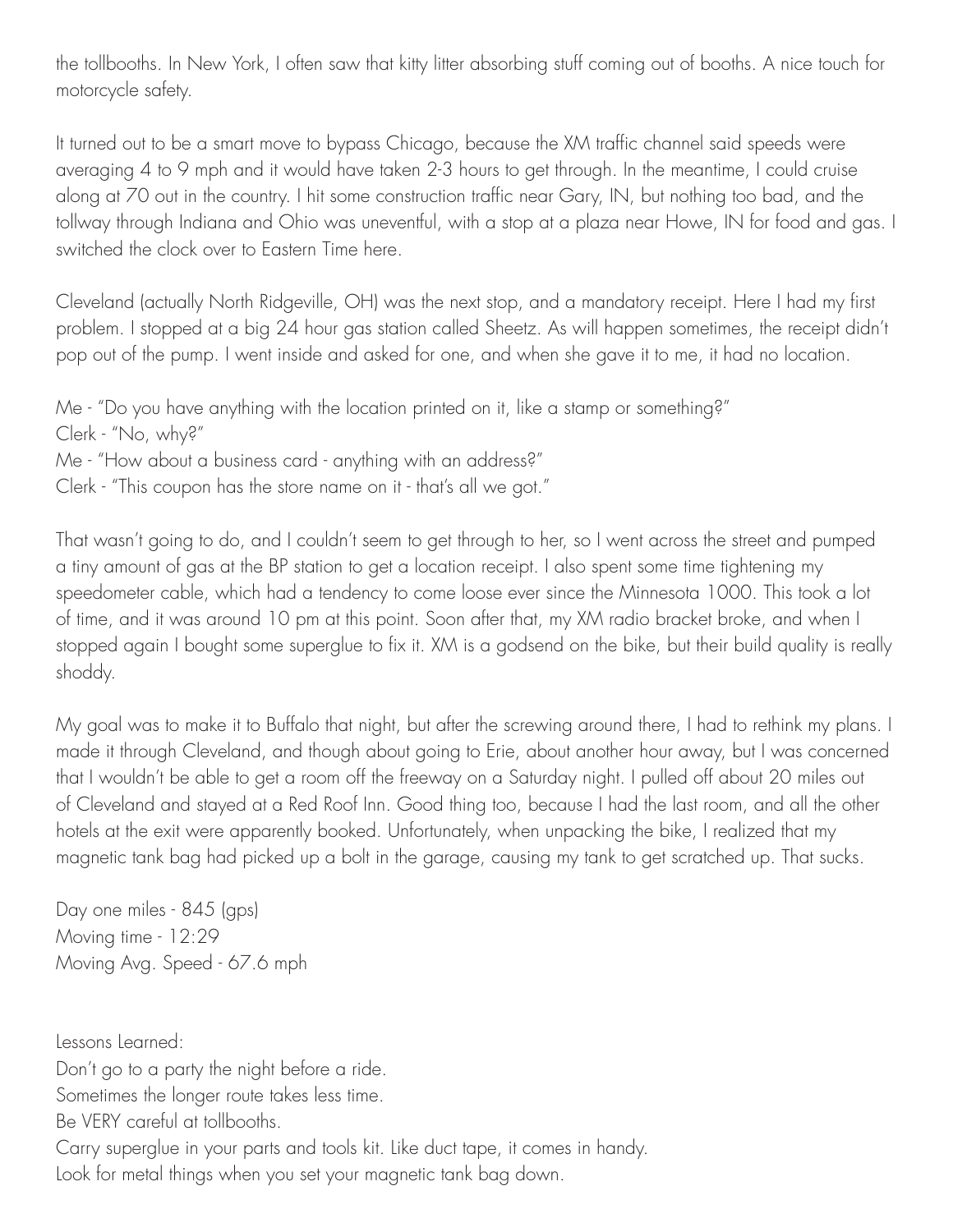Day two:

I got up around 6:30 (I usually get about six hours sleep), and hit the road. It was cool out, but not too cold, and I made it through the short stretch of Pennsylvania and into New York. It was on the NY State Thruway I had my second receipt problem near Buffalo. The receipt at the pump had no time on it. I needed cash, so I was planning on just going into the restaurant building and using my cash machine receipt. No problem there, except this service plaza was set up so all the buildings were on the other side of the freeway, and I had to walk through the skyway to get to the ATM. This wasted more time.

The speedometer started acting up near Syracuse again, so I stopped to tighten it. I was really nervous about this (since odometer readings are required for certification - if the cable goes out, so goes my hopes for a GL certificate) but it never loosened again after that. I was going to stop and buy some Loc-tite near Watertown, but it turned out it wasn't needed. For some reason, it never got loose after that, which is a good thing.

I stopped for gas to get the mandatory receipt in Watertown and crossed the 1000 Islands Bridge into Canada. I'd heard it was beautiful, and it is. One of the coolest views I've seen, with lots of trees, islands and boats out on a beautiful day. Canadian customs was no problem (maybe my customs jinx is over) and I headed toward Ottawa. This part of Canada isn't too interesting. Just some trees and a freeway. I had a hard time reading my kph numbers on my speedometer (why are they blue on a black background?) and I didn't want to get pulled over and get a speeding ticket like a certain Team Strange founder did, and have problems getting back across in the spring for the Alaska trip. I could have switched the GPS over to metric, but I don't think well metrically (is that a word?), so I just kept going, hoping I wasn't going too fast. An ST1300 passed me then, and I just followed him for about 100 miles, figuring they'd get him first!

I turned off in Ottawa to go west again, passing the Corel Centre, where the Senators play. (It's kind of in the middle of nowhere - just this huge arena and little else around) and kept on through the farm land of central Ontario. At Pembroke, my next scheduled gas stop, I took a short detour across the river into Quebec, just to say I'd ridden in Quebec (cheap, I know, but I did it anyway).

After Pembroke, I had to think about how far I wanted to go that night. I'd hoped to make it to Sault Ste. Marie when I started, but I didn't think that would happen. Either Sudbury or North Bay were required receipts, and I'd planned to stop in Sudbury, the farther of the two, for gas anyway, so I decided to go there. It got really cold when the sun went down, and since my heated jacket didn't arrive in time for the ride, I bundled up and kept going. I considered staying in North Bay, but kept going on to Sudbury.

It was on this stretch I first saw the signs with moose on them, saying "night danger." Uh oh - this was what I wanted to avoid. I became more nervous when I happened upon a car in the ditch and a lot of police and ambulance workers - did that guy try to avoid a moose?

I pulled into Sudbury and realized I'd missed the turn for the highway I was on. It didn't show up on the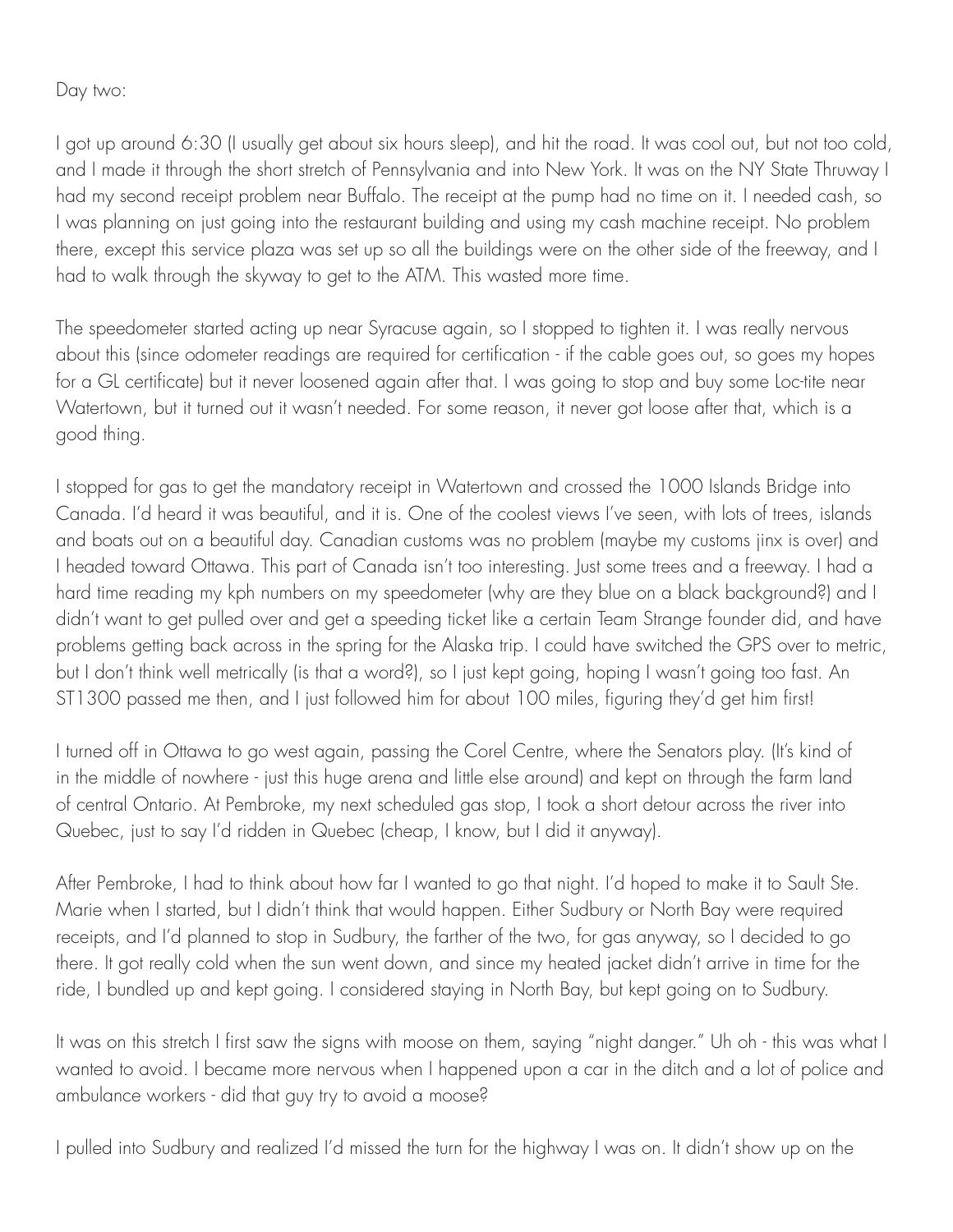map, but I decided to keep going into town. It turned out to be a smart move, because I found gas and a hotel almost right away. I was done for the day around 10 pm. The desk clerk seemed very surprised when I said I'd been riding from Cleveland. She didn't know I'd come all the way AROUND the lakes to do so.

Day two miles - 791 (gps) Moving time - 12:50 Moving Avg. Speed - 61.6 mph

Lessons Learned: Carry loc-tite (I usually do, but I forgot this time when I needed it) Heated clothing is a good idea - I'll have it for the next ride.

Day Three:

It was really cold on Monday - about 44 degrees according to the bike thermometer, so I put on all my clothes and headed out. I found that it was a really good thing I missed that turn, because they'd built a bypass around the city, and there really wasn't anything out there - hotels, gas stations, nothing. I might have had a hard time in the dark.

I headed for Sault Ste. Marie (the Soo) and it started to cloud up. The UP of Michigan gets a ton of precipitation (which is why the skiing is so good) so it didn't surprise me that it might rain, I just hoped it wouldn't continue. About halfway to the Soo, I hit some nasty construction. For about ten miles, there was no road. Just dirt, with rocks the size of golf balls, and to make it better, they OILED it to keep the dust down! Imagine riding on a greased cookie sheet full of golf balls. Add to that, some assclown tailgated me all the way through it. I've rarely been happier than I was when that mess ended.

I pulled into the Soo, and I just had to get a donut at Tim Hortons. They're seemingly on every corner in Canada, and their donuts are as good as or better than Krispy Kreme. There were something like 50 people in there at 10 am on a Monday - don't they have to work?

I needed gas too and I headed out of town, thinking I'd see a gas station. I pulled into one place, but they were diesel only - I've never seen that before. After a mile or two, it looked like I was not going to find gas. I turned around and went back into town, got gas, and headed back out. Of course just over the next hill from where I turned around, there were about six gas stations. Oh well…

After that, I headed north. You'd think that riding around the great lakes, you'd actually SEE the lakes, but I really didn't until I got to Lake Superior. That said, it was worth it. The ride over the north shore of the lake is one of the prettiest rides you could ever imagine. Good roads, beautiful views of the lake, the trees, the rock formations. Traffic was fairly light and the weather cleared up and got sunny too. I saw a number of bald eagles flying overhead too. One unfortunate thing was that unlike the Minnesota side of the north shore, there are very few places to pull over and take photos, and those that do exist are often gravel and rocks,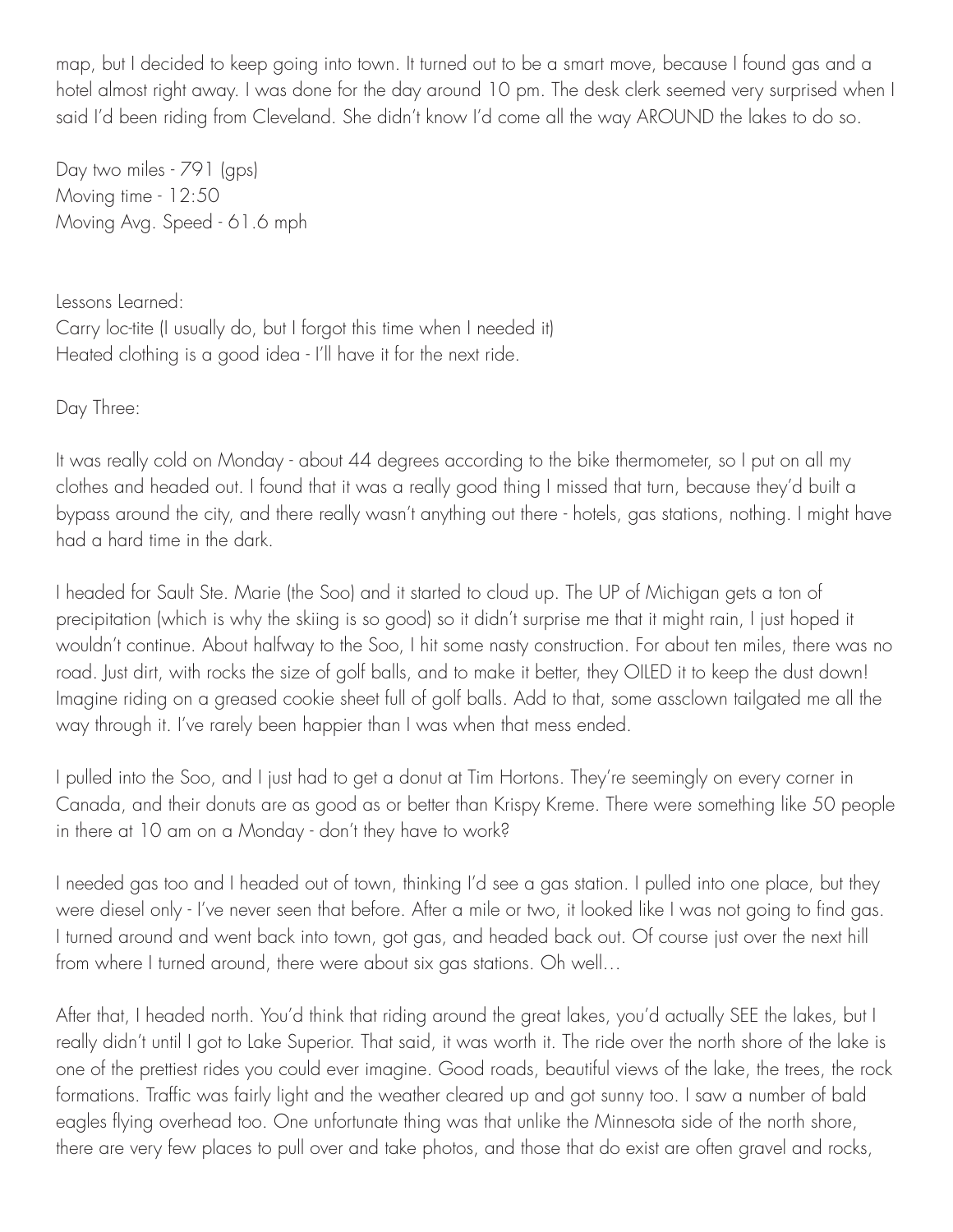which doesn't help on a motorcycle.

Somehow, I seemed to miscalculate some of my distances that I had on a spreadsheet, and I was somewhat concerned about making it to my next scheduled gas stop in Marathon, so I fueled up in Wawa, and then again in Marathon. Normally, I have a fair amount of food on the bike to eat while I ride - jerky, granola bars and the like. I had eaten all of that about a day before, but you can usually find things along the way to supplement that. I was pretty hungry by the time I hit Marathon and I saw a big sign: PETRO-CANADA GAS, FOOD, CONVENIENCE STORE, HOTEL Perfect - I'll stop there for gas, I thought.

I pulled into the station, and a kid that looked remarkably like Macaulay Culkin came out - maybe it was him - he hasn't done much lately (note - guess not, he just got busted on drug charges in Oklahoma). I realized it was a full-service station, something you NEVER see in the US anymore.

Me: "Are you full service only?" Mac: "Yup." Me: "So do you have to pump the gas?" Mac: "Nope - we don't pump bikes eh." (yes, he did say the stereotypical "eh") Me: "So can I pump the gas?" Mac: "Yup"

I couldn't figure out why he had to stand there and watch me, but he did, making small talk about my trip. I don't think he sees many people there. I went inside to pay. Remember now, I was hungry, and the sign said there would be food. When I got inside, I realized that they must consider motor oil to be edible, because that was the only thing for sale there, except a few bottles of water and a broken Pepsi machine. I didn't bother to consult Mac on their false advertising - just filled my Camelback and went on my way.

At this point, I was checking the GPS for sunset times. I figured I'd hit Thunder Bay around 8 pm eastern time, which was right around sunset, as Thunder Bay is nearly the farthest west point of the Eastern time zone. I pulled into town, and looked for a gas station. I discovered a similar situation as in Sudbury, where the main highway bypassed the town, and so I turned off and into an industrial area. No gas there. I kept going deeper into town, until finally I found a commercial strip. I filled up and asked the attendant how to get to highway 61 back to the US. Turns out I was only two blocks from the main road I'd turned off of, so I'd have ended up there anyway instead of wasting a half hour wandering around lost (in case you wondered, my GPS is very inaccurate in Canada for gas and food locations etc.)

I headed toward the border, and there were big, lighted scrolling signs warning for moose on the road. It was getting dark, and I was nervous again. I'd heard too many stories about riders who hit moose. I pulled into the border and went through US Customs easily and gained my hour back. 9 pm became 8 pm again. I stopped at Grand Portage to put my earplugs back in, and a friendly old guy decided to stop and visit. He rides a BMW and winters in Florida and lives in Grand Portage during the summer. Normally, the Iron Butt Association license plate is a conversation piece, but he was the only one to ask about it - he even knew of the IBA and told some stories about rides and riders he knew. The problem was it was pitch dark out, and I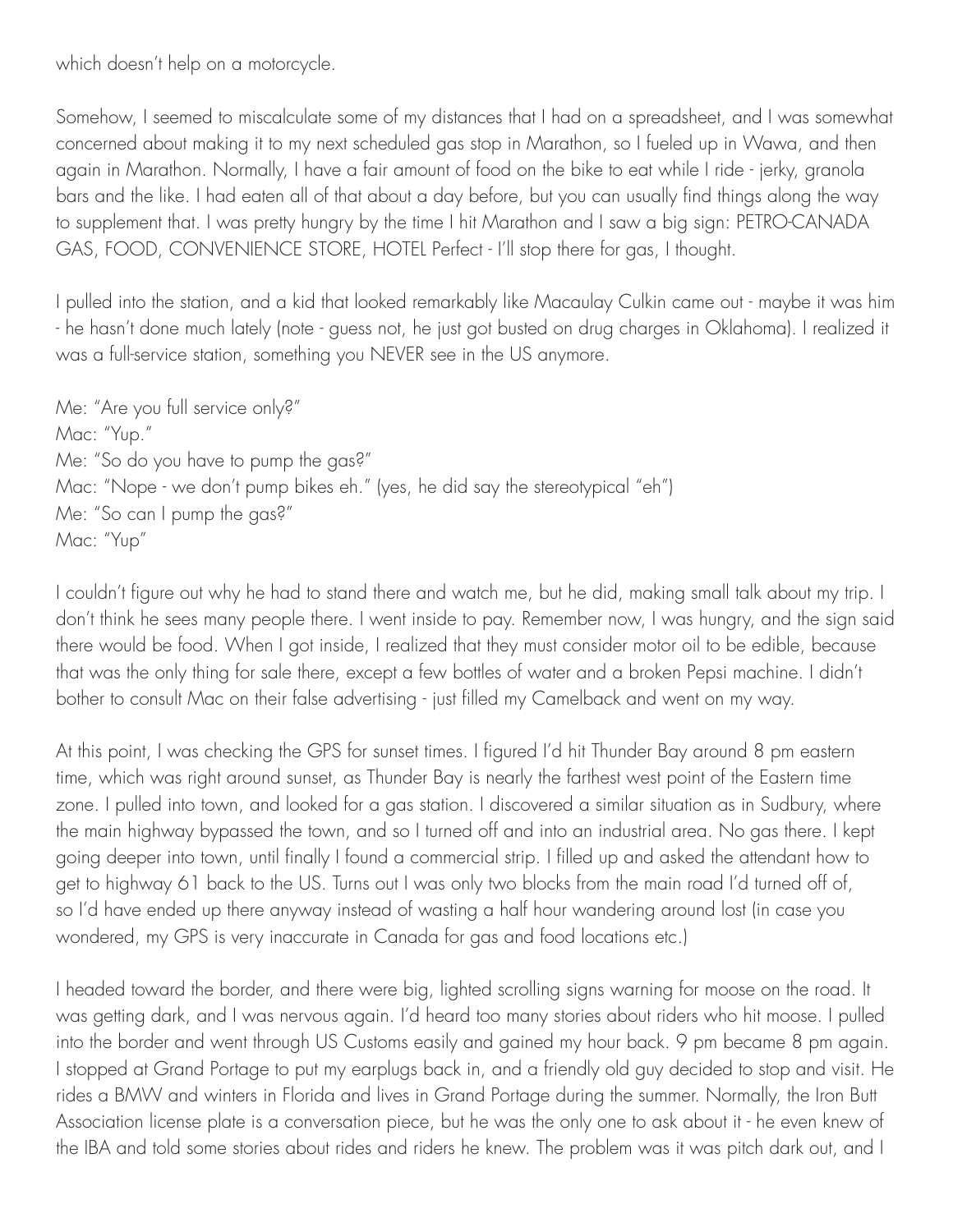had to get going so I had to cut the conversation short - too bad because he was a nice enough guy.

I headed south and started thinking about whether I wanted to ride all the way home. I would have been home around 1 or 2 am. No big deal, as I've done 24 hour rides before and I wasn't that tired. My feelings changed once I got farther along. It was completely black out. No stars, no moon, nothing except my driving lights out there. The thought of hitting a moose or a deer popped back into my head. I don't mind riding at night, but this is a pretty desolate area and I was alone - if I hit something and went in the ditch, I might not be found for a long time. In addition, my cell phone didn't have service so I had no way to call for help. I decided to stay in Grand Marais. It turned out to be a good decision because the weather radar showed thunderstorms, hail and 40 mph winds at home. Not fun after riding all day.

Day three miles - 719 (gps) Moving time - 12:38 Moving Avg. Speed - 56.9 mph

Lessons Learned:

Go with your gut instinct - there's always gas when you come into a major city. Don't panic and backtrack to waste time. Pack more food than you think you need. In sparsely populated areas, gas stations may only sell gas.

Day four:

Not much to say here. I got up really early and rode home. I also saw my only deer of the trip. The north shore of Minnesota is one of my favorite places, but I don't like how it's been built up so Stuffy and Muffy can pack up their Volvo and play voyageur while drinking their lattes.

When I was a kid and my dad and I went up to the BWCA, it was all grizzled canoeists, roadhouses and cheap motels - I guess I'm just a curmudgeon (at 31, I'm too young for that!) Still, it's a nice place to visit and a nice ride.

I ran into another receipt problem for my final mandatory stop in Duluth. I should have known this from a previous ride but I forgot - DON'T GET GAS AT HOLIDAY STATIONS if you need to audit a ride with receipts. They only have the store number - no city. I ended up having to go across the street to another station to buy something to get another receipt. After that it was a quick two hours home (and the only rain of the trip) with my ending receipt at 11:10 am, 75:48 after my start.Ron and Carrie signed my forms again when they got home from work, and I mailed everything to the IBA the next day.

My time wasn't as fast as I'd hoped, but well under the 100 hour mark. It was a fun trip with some nice sights, but most of all I learned a number of things that should help on future multi-day trips, and that was probably the most valuable part of the ride.